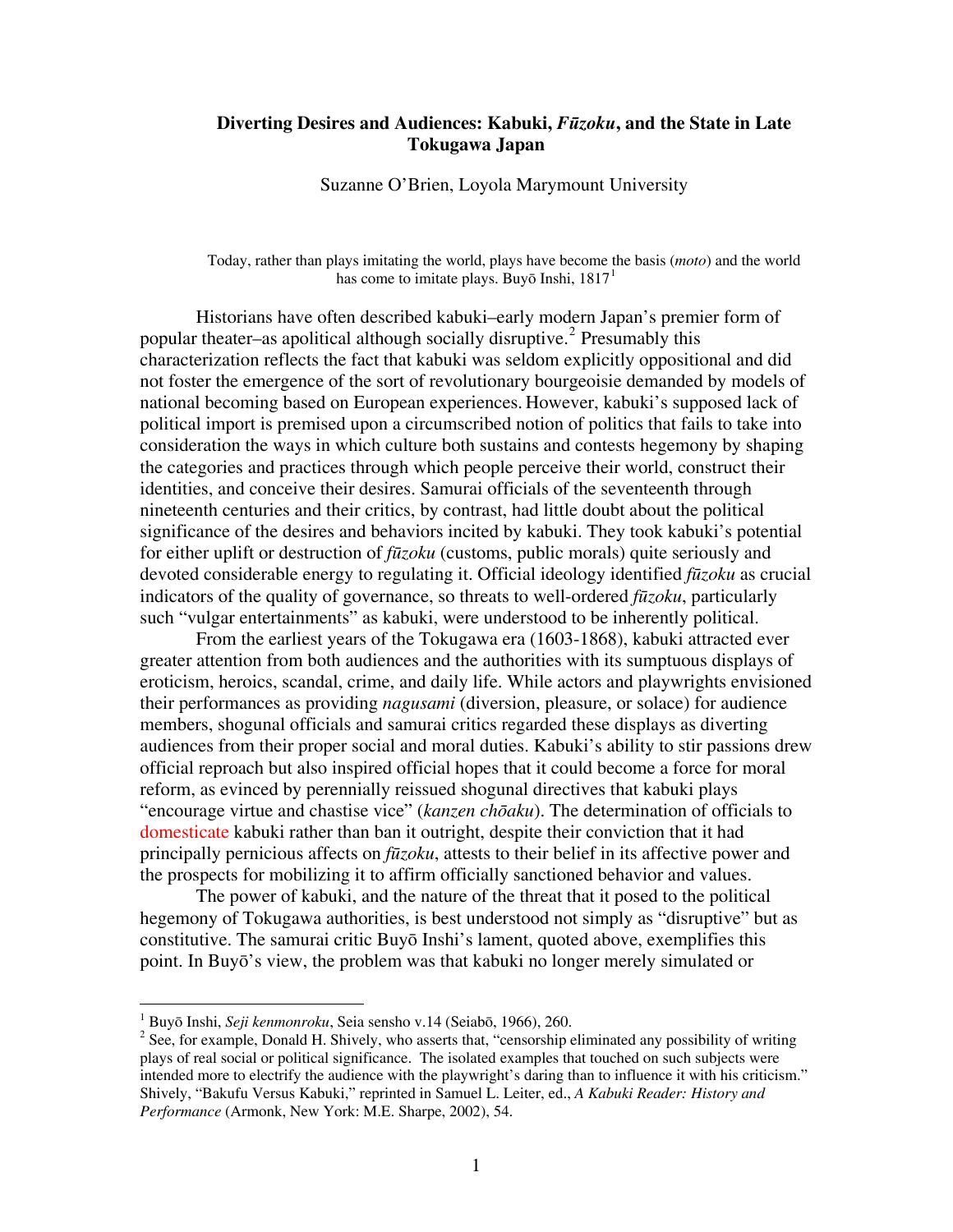reflected reality; by the early nineteenth century, reality had come to conform to kabuki's representations. The desires, practices, and ways of viewing the world that kabuki generated did not just *interfere with* the smooth inculcation of officially sanctioned values and behaviors, rather kabuki's ways had *displaced* them in an increasingly broad swath of social and public life. Buyō's litany continues,

In common parlance, something impressive or the clothing of a courtesan [is described as] just like seeing a play. And even when praising the appearance of the high-born, people say seeing [him or her] is like seeing such and such an actor. Even the dignified [manner] of highranking authorities of the city magistrate's office or other offices has come to be likened to plays…the habits of speech of actors has become the common speech of the world.<sup>[3](#page-1-0)</sup>

Buyō's was not a novel complaint. A century earlier, Ogyū Sorai (1666-1728), a prominent Confucian scholar and advisor to a high-ranked shogunal official, warned,

People are easily influenced by the behavior of actors and prostitutes. Recently there has been a tendency for even high-ranking people to use the argot of actors and prostitutes. This habit has become a kind of fashion, and people think that those who do not use such words and phrases are rustics. I am ashamed that this is so. Such a tendency will result in the collapse of the social order.<sup>[4](#page-1-1)</sup>

Kabuki's menace, in the eyes of its critics, was its propensity to inspire imitation, which in turn led fans to develop not just habits of speech but also modes of apprehending the world that displaced or dismissed officially sanctioned habits and world-views.

This essay explores the nature of kabuki's political significance through an analysis of the imitations it inspired. It examines the desires--to dress, act, and speak like actors, or even possess them--that kabuki incited and satisfied, and contrasts those with the official conception of proper social modeling embedded in the concept of *fūzoku*. This comparison illuminates how kabuki offered opportunities for the satisfaction of a broad range of desires, encouraging growing numbers of fans to identify with actors and their depictions of the world, while official understandings of *fūzoku* frustrated the desires and identifications of most people across the social spectrum in Tokugawa Japan.

# **Official Visions of** *Fūzoku* **as a Model for Governance and Social Order**

Tokugawa rulers promoted a vision of society in which samurai served as moral exemplars. Yet these models of moral righteousness were not to be too closely imitated by commoners, who were expressly denied access to political power and its material symbols. This contradictory logic is evident in the ways officials mobilized the concept of *fūzoku* to define the contours and ideals of the Tokugawa polity. The first Tokugawa

<span id="page-1-0"></span><sup>&</sup>lt;sup>3</sup> Buyō Inshi, *Seji kenmonroku*, Seia sensho v.14 (Seiabō, 1966), 260.<br><sup>4</sup> Earla Ernst, *The Kahuki Theater* (Honolulu: University of Housi'i B

<span id="page-1-1"></span>Earle Ernst, *The Kabuki Theater* (Honolulu: University of Hawai'i Press, 1974), 6.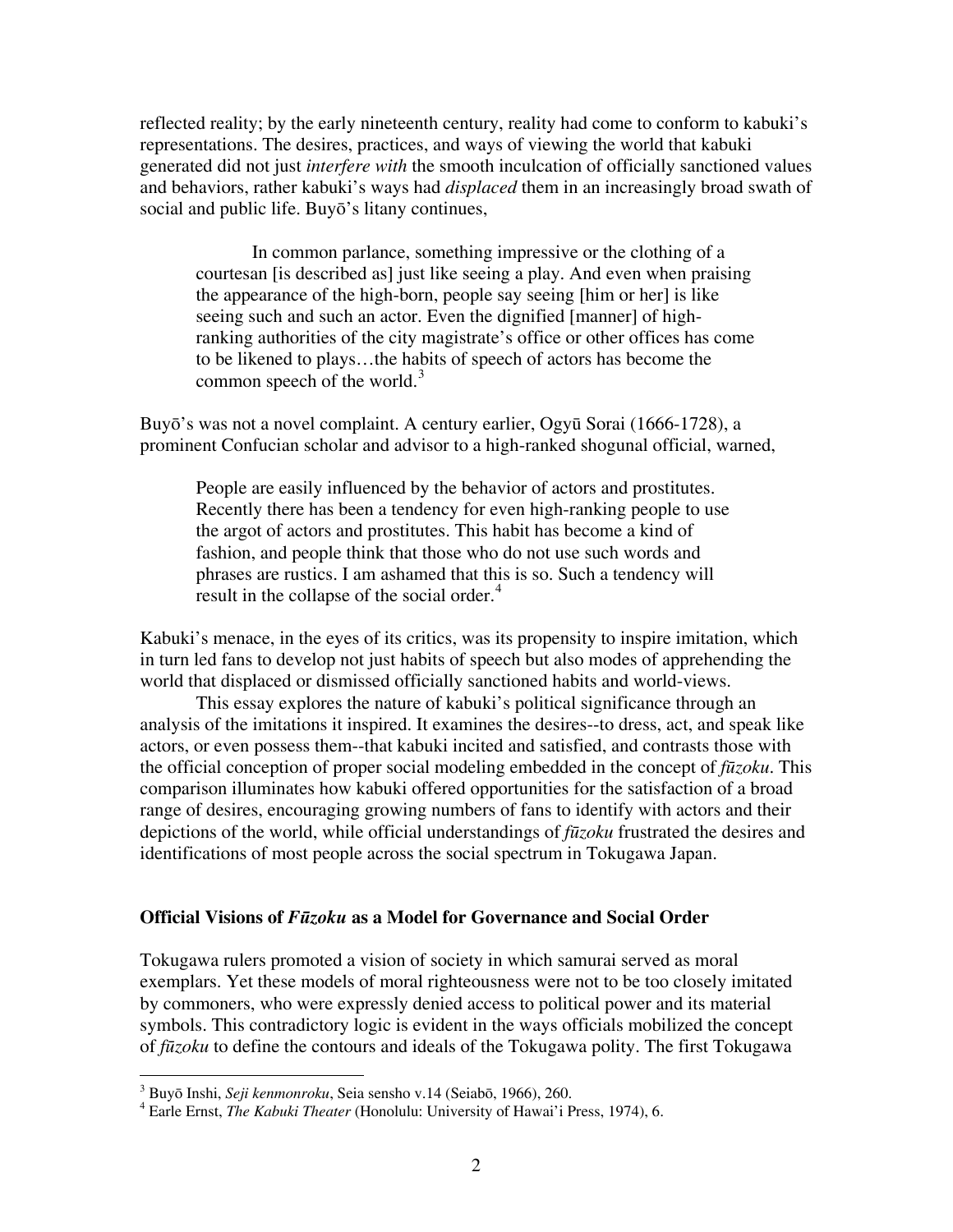shoguns inherited rather than invented this term, which originated in ancient China and had been transmitted to ancient Japan along with the Confucian canon. In *The Analects*, Confucius asserted that, "the essence of the gentleman is that of wind (*fū*); the essence of small people [commoners] is that of grass. And when a wind passes over the grass, and it cannot choose but to bend."<sup>[5](#page-2-0)</sup> The scholar Xun Zi (ca.298-238 BCE) rephrased Confucius' statement, explaining that the wind (*fū*) blows upon the common (*zoku*), reforming it as a matter of course. This idea of reform, or "influencing mores and changing customs" in Xun Zi's famous formulation, came to be inextricably linked with the very etymology of the word *fūzoku* and with Confucian conceptions of good government.<sup>[6](#page-2-1)</sup> Rather than imposing harsh laws and punishments, virtuous rulers led by example and fostered the spread of proper *fūzoku* among their subjects, thereby creating a well-ordered and harmonious society without resort to outright coercion.

The earliest Tokugawa legal codes incorporated this Confucian ideal of virtuous rule through moral reform by making it a defining duty of samurai. In the 1630 version of the "Laws for Military Houses" (*Buke shohatto*), the first article enjoined warriors to, "cultivate the civil and military arts, make clear human morality, and correct *fūzoku*."[7](#page-2-2) The primary moral values that samurai were supposed to model for their social inferiors included prudence, self-restraint, diligence, frugality, and filial piety–in the words of a 1702 edict, "people should be prudent in their *fūzoku*, aspire to rectitude, endeavor not to corrupt others' conduct, and not engage in vulgar entertainments."<sup>[8](#page-2-3)</sup> "Vulgar entertainments" such as kabuki performances and carousing in tea houses were exactly the sorts of activities that undermined those values by encouraging lewdness, profligate spending, and neglect of one's duties and parents. Much of early Tokugawa law is focused on inducing samurai to live up to their responsibilities as exemplary models of proper behavior. Laws demanding that samurai respect distinctions in rank, be frugal in their consumption of clothing and food, and refrain from "vulgar entertainments" abound in the seventeenth century, attesting to the authorities' determination to transform often unruly idled warriors into paragons of civic virtue.

Given the amount of attention dedicated to this task, one might imagine that samurai officials would welcome the desires and efforts of commoners to emulate samurai. On the contrary, however, authorities went to great lengths to prohibit commoners from imitating the appearance or habits of samurai. This included wearing expensive silk fabrics, studying martial arts, and carrying long swords. A shogunal edict of 1700, for example, prohibits urban commoners (*chōnin*) from wearing the long swords symbolizing samurai status on the grounds that it is, "a *fūzoku* unsuitable for *chōnin*."[9](#page-2-4) Rural cultivators were also prohibited from adopting the tastes and fashions of their social superiors. Peasants in the northern domain of Tsugaru were not even to wear cotton garments, according to a domainal decree of 1703; only locally produced hemp was deemed appropriate to their status.<sup>[10](#page-2-5)</sup> These sumptuary regulations, expressly

<span id="page-2-0"></span><sup>5</sup> Confucius, *Analects* (12:19), quoted in Andrew Barclay Chittick, "Pride of Place: The Advent of Local History in Early Medieval China," diss., University of Michigan, 1997, 14.

<span id="page-2-1"></span> $<sup>6</sup>$  Ibid.</sup>

<sup>7</sup> See Ishii Ryōsuke and Takayanagi Shinzō, eds., *Ofuregaki kanpō shūsei* (Iwanami shoten, 1934), 9. <sup>8</sup>

<span id="page-2-3"></span><span id="page-2-2"></span>Ishii and Takayanagi, eds., *Ofuregaki kanpō shūsei*, 580. 9

<span id="page-2-4"></span> $<sup>9</sup>$  Ibid., 579.</sup>

<span id="page-2-5"></span><sup>10</sup> Namikawa Kenji, "*Hoku-Oku ni okeru 'fūzoku' to kenryoku*," *Chihōshi kenkyū*, vol.37, no.1 (February 1987), 3-4.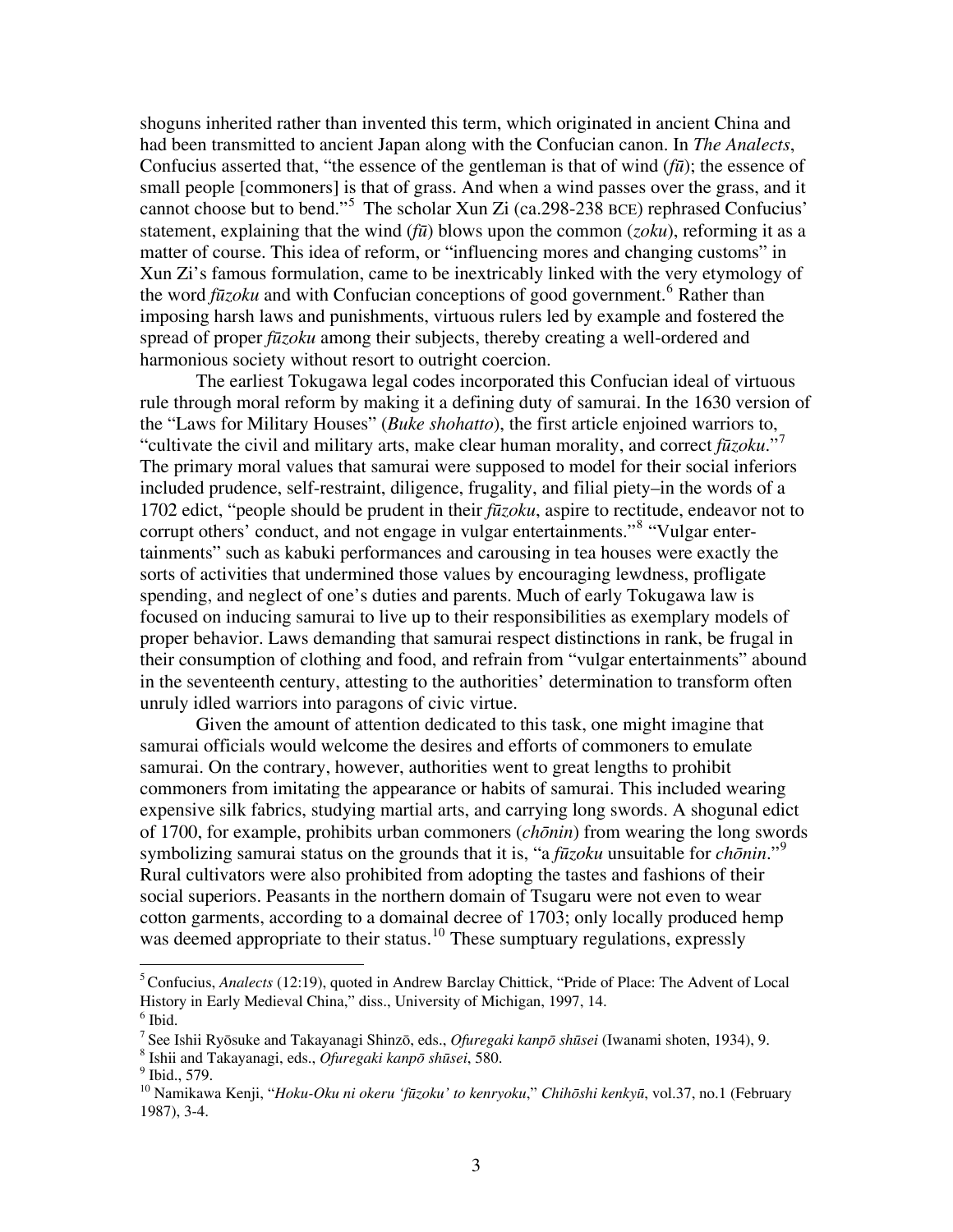intended to prevent inappropriate imitation, exemplify an alternative official conception of *fūzoku* that coexisted in an uneasy tension with the Confucian version. In this usage, *fūzoku* was understood to designate those practices and moral attitudes that first and foremost distinguished (or were supposed to distinguish) samurai from commoner, and secondarily differentiated various ranks within status groups as well as outcasts from everyone else.

Here the contradictions inherent in these two official Tokugawa understandings of *fūzoku* come to the fore. Unlike the Chinese "gentleman," a position to which any male in China could in theory aspire, "samurai" had become by the early seventeenth century a legal status that intentionally and permanently excluded the vast majority of the Japanese population.<sup>[11](#page-3-0)</sup> The policies implemented by late sixteenth-century warlords of strictly separating warriors from the peasantry (*heinō bunri*) and disarming the peasantry were crucial in facilitating the reunification of the country after more than a century of civil warfare. Depriving their rivals (Buddhist institutions, peasant self-defense leagues) of the means to challenge samurai power while preventing mobility across the warriorcommoner divide, helped aspiring unifiers consolidate their control over their fractious samurai followers and the productive forces of their land in the last decades of the 1600s. The early Tokugawa shoguns institutionalized these trends, and an unambiguous distinction between samurai and the rest of the population became an organizing principle of the Tokugawa order. Tokugawa law and ideology justified the new samurai monopolies over military and formal political power by reference to their mastery of the military and civil arts and promises of benevolent rule. Thus the elevation of samurai to the status of moral exemplar for all of society went hand in hand with the establishment of a much more rigid division between samurai and commoners.

At the same time that samurai authorities were installing the Confucian conception of *fūzoku* at the heart of their legal definitions of samurai status, they were also bringing a whole host of other social groups into the institutional orbit of the state as legally constituted statuses. Over the course of the seventeenth century, all subjects within the realm, from exalted courtiers to clergy to marginal outcast populations, were incorporated into this evolving system. Once firmly established, the system functioned to segregate people spatially and socially, restricting access to office holding, residence, consumption, and leisure pursuits according to status.[12](#page-3-1) People were required to perform according to their status positions by rendering service (military, administrative, ritual or labor), paying taxes, and outfitting and comporting themselves according to finely graded sumptuary and domiciliary regulations aimed at making social life an immediately legible manifestation of the political order. In this context, *fūzoku* (in the second sense of various "status-conscious" practices) came to be regarded as visible signs of the state of that order, and therefore of great political significance.

While Tokugawa authorities were busy recognizing various groups as new statuses and codifying the *fūzoku* appropriate to each of them, the forces of urbanization, economic growth, and social mobility that the *Pax Tokugawa* had unwittingly unleashed

<span id="page-3-0"></span> $11$  Samurai status could be conferred, on either a temporary or permanent basis, upon commoners through adoption or as a reward for services rendered to samurai authorities.<br><sup>12</sup> For a comprehensive account of the status system in the late Tokugawa period and its dissolution in

<span id="page-3-1"></span>Meiji, see David Howell, *Geographies of Identity in Nineteenth Century Japan* (Berkeley: University of California Press, 2005).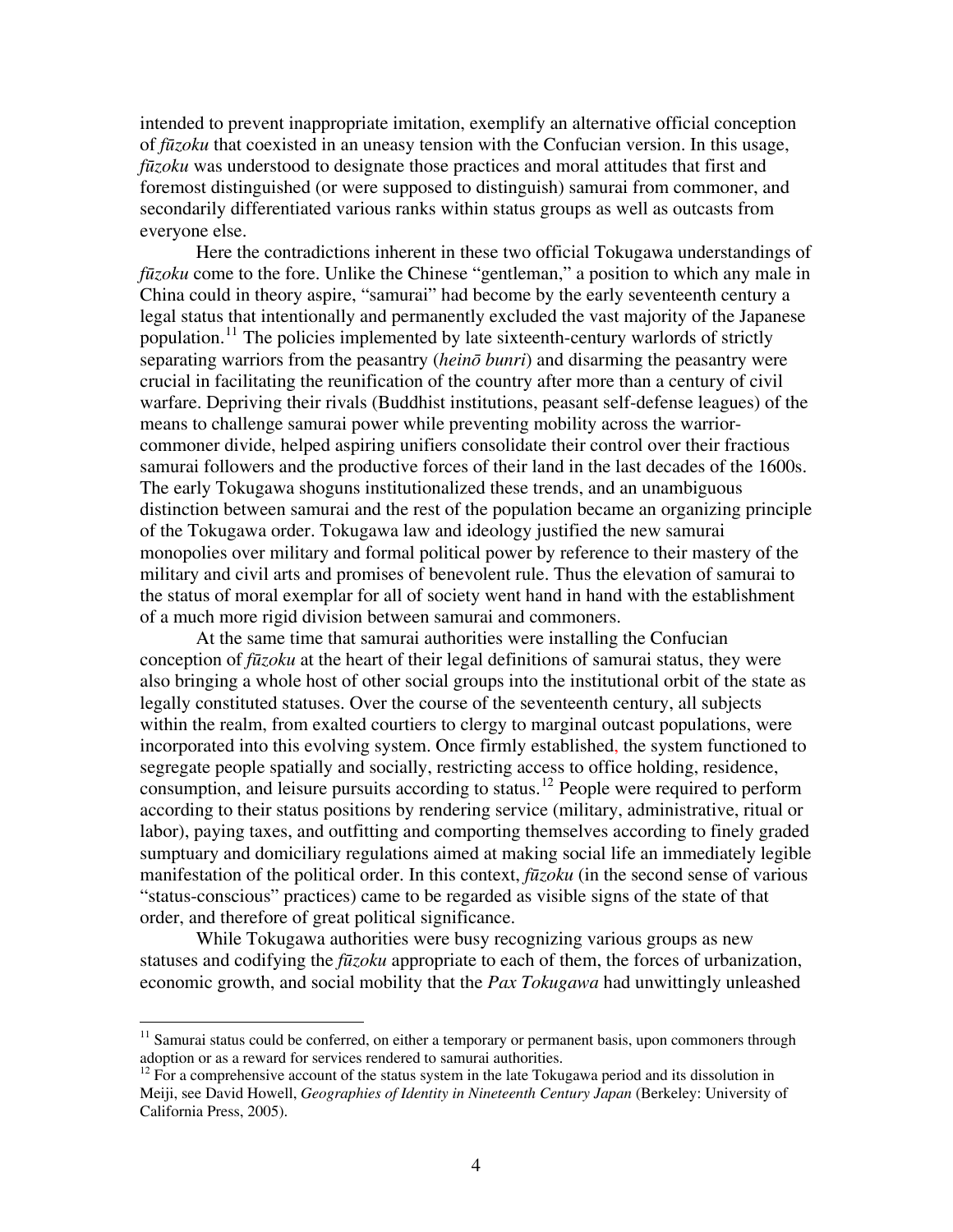were blurring the very distinctions they were so intent on marking. Agricultural expansion, the commercialization of the economy, and the shogunate's construction of an elaborate highway network combined to produce high rates of economic growth as well as new types of wealth less amenable to samurai taxation. These economic changes created new products and appetites, enriched commoner elites, and impoverished most of the samurai class, upsetting the material foundations of the status system. The gradual integration of national markets and the development of a vibrant commercial print culture brought a dizzying array of new goods and pastimes within the reach of a wider range of commoner consumers, while tempting samurai with the pleasures of a lifestyle most could ill afford. Consequently, maintaining status distinctions between samurai and commoners was becoming a Sisyphean task, and a serious concern among officials. In the words of one instruction to inspectors (*meakashi*) in Edo from 1713, "In recent years, the *fūzoku* of the world have daily become in every aspect more elaborate. In addition, the prices of various things have gradually grown high. . . . Long-standing *fūzoku* were heretofore [in accordance with] the rank distinctions of the times; [today] it is clear that there are many behaviors inappropriate to people's status." [13](#page-4-0) These inappropriate *fūzoku* prompted flurries of sumptuary laws designed to enforce people's adherence to the universal values of prudence, duty, and frugality, as well as the distinctions that signaled their accession to the status-based, samurai-dominant premises of the Tokugawa order.

## **Desire and Frustration in the Status System**

Officials' dual understandings of *fūzoku*–one stressing universal moral values and a logic of emulation, and the other signifying particularistic value attributed to specific practices and a logic of differentiation–overlapped and conflicted in complex ways, as seen in the legal uses of *fūzoku*. This duality served to simultaneously incite and thwart commoner desires to imitate samurai. An episode from what is perhaps the most famous Japanese play of all time, *Kanadehon chūshingura* (A Copybook of the Treasury of Loyal Retainers, better known in English as the story of the Forty-seven *Rōnin*), offers a poignant illustration of the dilemma this contradiction poses for the commoner. Act X of the play, originally written for the puppet theater in 1748 then adapted for the kabuki stage, recounts the trials and heroism of the faithful merchant Amakawaya Gihei, who has procured the weapons the *rōnin* (masterless samurai) will need to avenge their master's murder. Doubtful about Gihei's loyalty on account of his being a commoner, the *rōnin* stage a mock police raid on his shop, where he is storing some of their supplies, and demand that he reveal the contents of their trunks. In the course of the raid, the *rōnin* "police" threaten to kill not only Gihei but also his infant son, who happened to be in the shop when the *rōnin* arrive to test Gihei's loyalty. Despite his humble birth, he steadfastly refuses to betray the *rōnin's* cause. He admits that he does deal in arms but asserts that, "a merchant is [a person] who buys and sells…If I lose my life for [engaging in] business, I will not regret it. So go ahead and kill me!"<sup>[14](#page-4-1)</sup> He throws himself on top of the

<span id="page-4-0"></span><sup>&</sup>lt;sup>13</sup> Ishii and Takayanagi, eds., Ofuregaki kanpō shūsei, 559.

<span id="page-4-1"></span><sup>&</sup>lt;sup>14</sup> Takeda Izumo, Miyoshi Shōraku and Namiki Senryū, *Kanadehon chūshingura* (Iwanami Shoten, 1937), available online in Japanese Text Initiative, University of Virginia,

http://etext.lib.virginia.edu/japanese/chushingura/TakKana.html (accessed February 20, 2007). All following quotes are from this electronic version of the *Kanedon chūshingura.*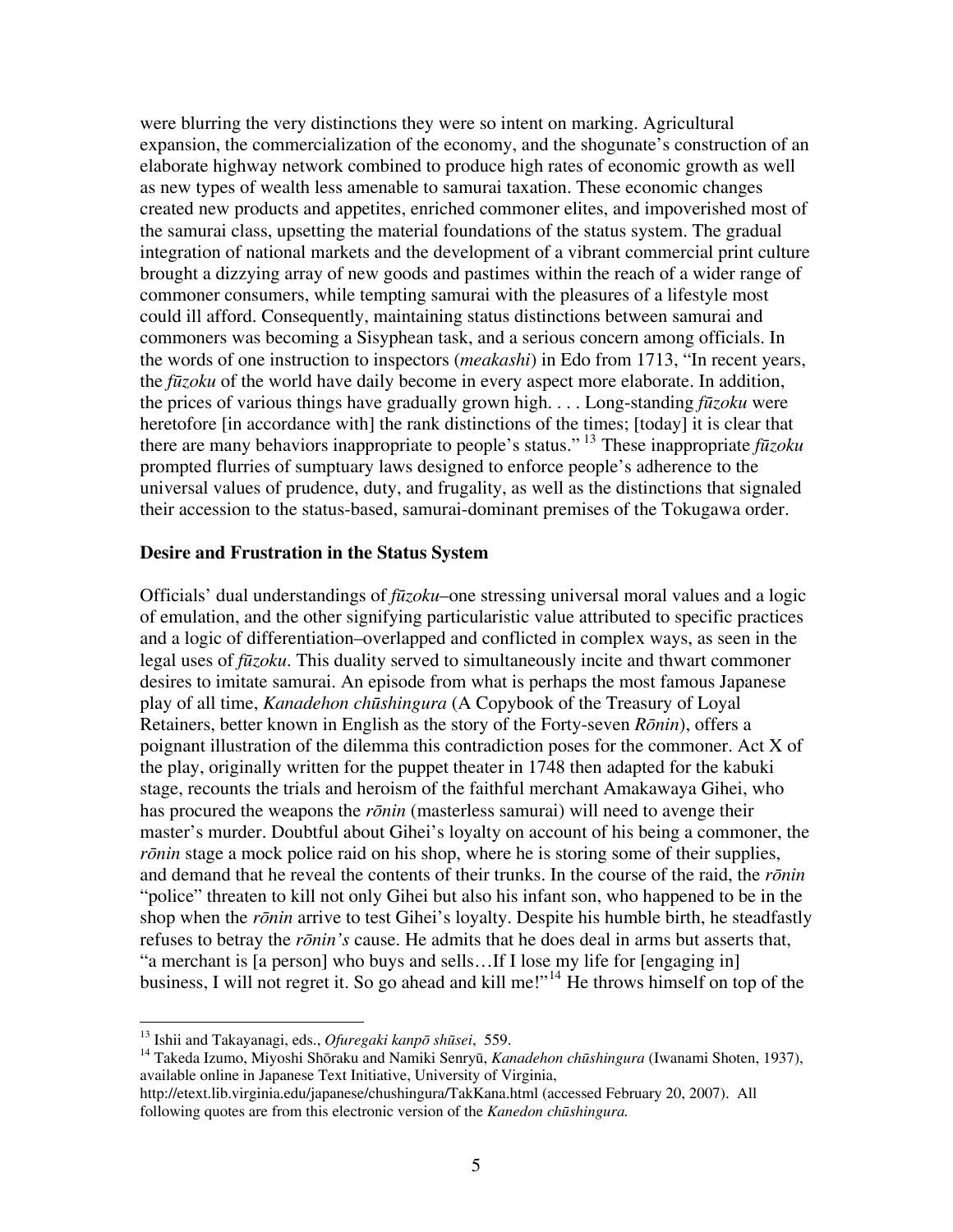trunks and declares, "[You act as if] you are interrogating a woman or a child, taking a hostage. Amakawaya Gihei is a man!" He defiantly dares them to kill the child, and then snatches him back from the "police" and threatens to kill the child himself rather than open the trunks.

At this moment, the leader of the vendetta Yuranosuke emerges from one of the trunks where he has been hiding and apologizes to Gihei for subjecting him to this test of loyalty. Yuranosuke explains that, "Among the forty-odd [*rōnin*], there are those who did not know you and wondered what you, born a merchant, would do if caught and interrogated." He then praises Gihei by comparing him favorably to samurai. "There is a saying, 'Among flowers, cherry blossoms [are the best]; and among men, samurai.' But among samurai, none can match your determination." This proverb and its invocation here illustrate the pervasiveness of the view of samurai as moral exemplars, as well as its exclusionary effects. Though Yuranosuke, himself a paragon of samurai virtues, declares that Gihei has surpassed all other samurai in his cultivation of the virtues samurai are supposed to represent, this still does not enable Gihei to assume the position of samurai. Indeed, it is perhaps only in a play that the spectacle of samurai so openly valorizing a commoner could be seen.

Gihei graciously accepts Yuranosuke's apology and then goes on to lament that he cannot join their vendetta as a full-fledged participant. "It is a pitiable thing to be a merchant. If I were even a humble samurai with [a stipend of] only a handful of rice, I would latch on to your sleeves and beg to go with you, just so I could make your tea. But I cannot even do that. It is truly wretched to be a merchant. To bear a debt of gratitude to your master and the authority of the sword, these are things [for samurai] to be grateful for." Gihei holds dear the values of the samurai, yet must resign himself to his exclusion from meaningful opportunities to demonstrate them. As Donald Keene has noted,

Gihei, the loyal and unselfish merchant, is unable, even in the end, to win this privilege [of dying like a samurai with the others in the vendetta]. The best the samurai avengers can do for him is to use the name of his shop as their password. Gihei's reaction is not one of indignation that, despite his exemplary services to the league, an accident of birth has deprived him of the chance to die like the others; the most he claims is the recognition that, if not a samurai, he is at least a man. $15$ 

Tokugawa ideology held up samurai as moral exemplars and superior men, thereby encouraging those who wished to identify themselves as "men" to emulate the qualities of samurai. Yet as Gihei's plight demonstrates, even the most heartfelt and skillful embodiment of samurai virtues fails to win the commoner recognition **as** a samurai (and therefore as a superior man), a recognition precluded by the fundamental principles of the status-based Tokugawa order. Even becoming the object of samurai admiration and respect (as evinced by Yuranosuke's florid complements) cannot offer the satisfaction that Gihei fantasizes "even a humble samurai with [a stipend of] only a handful of rice" enjoys as a consequence of samurai status. In fact, for Gihei, the *rōnin's*  doubts about his loyalty and courage call into question his very identity as a "man." He

<span id="page-5-0"></span><sup>15</sup> Takeda Izumo, Miyoshi Shōraku, and Namiki Senryū, *Chūshingura (A Treasury of Loyal Retainers): A Puppet Play*, Donald Keene, trans., (New York: Columbia University Press, 1997), 18.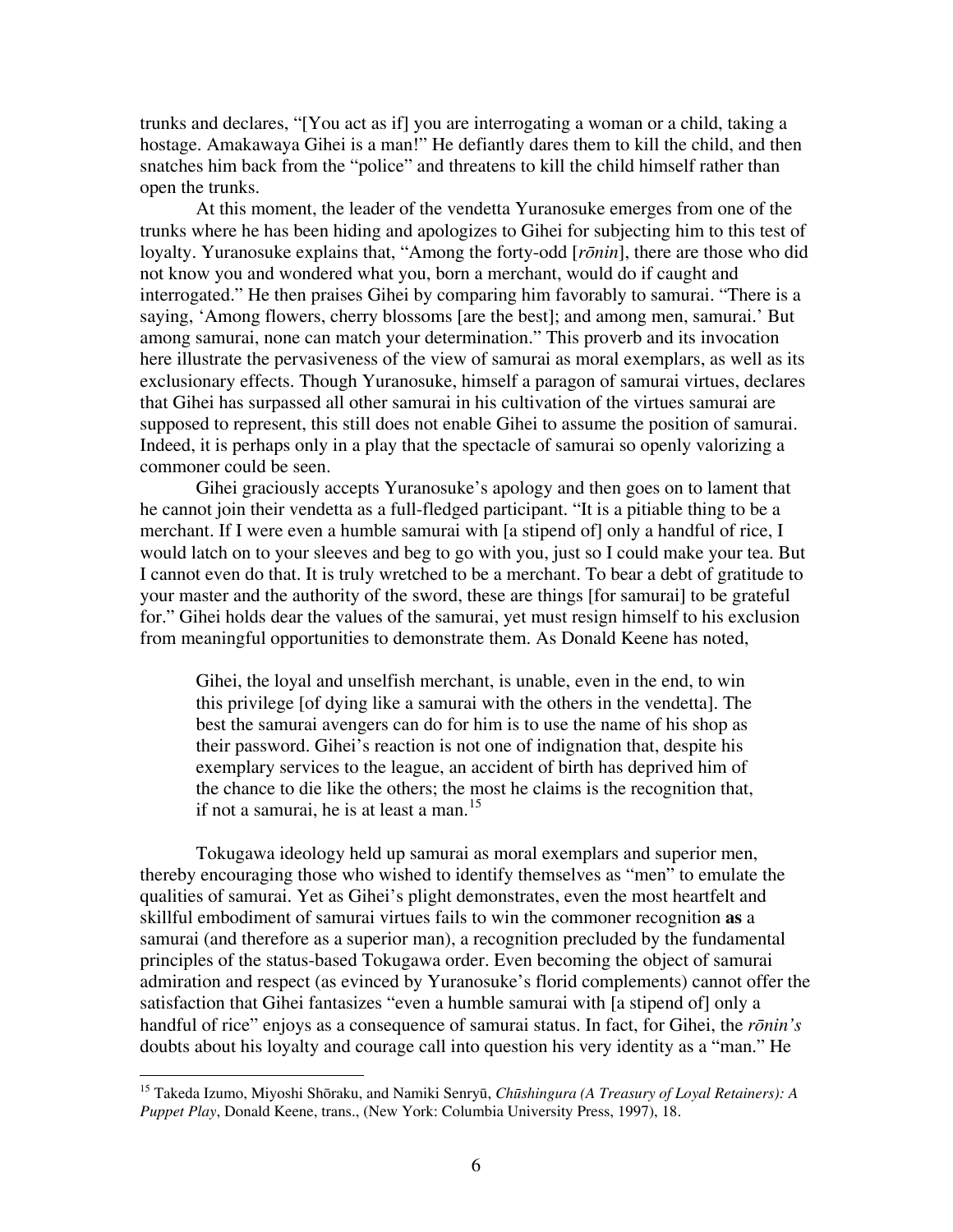must emphatically declare that he **is** a man (*Amakawaya no Gihei wa otoko de gozaru zo!*), not the woman or child his interrogators seem to be treating him as on account of the status differential between them. His "pitiable" and "wretched" position as a merchant provided no basis for a defense of his identity on other grounds.

While most psychoanalytic theories understand desires as wishes that, by their very nature, cannot be definitively satisfied, my point here is that the desires Tokugawa ideology incited by casting samurai as the ultimate embodiments of valor and virtue were simultaneously foreclosed for over ninety percent of the population who were excluded from the ranks of the samurai status group. This duality certainly served the function of rebounding and shoring up samurai identity at a time when its defining characteristic, military prowess, was not only unneeded but a potential threat to peace and stability. For commoners, however, not only were their desires to identify with and emulate samurai thwarted, but this foreclosure also threatened to undermine other aspects of their identity as well. For the name "samurai" did not just connote a status position or a set of military skills; it was also linked in an elaborate chain of associations to other highly valued qualities. To the extent that such values as manliness, loyalty, and courage were closely associated with the official image of samurai, commoners like Gihei had to struggle for recognition of their own claims to embody those qualities. In light of these frustrations, it is not surprising that commoners increasingly gravitated toward other figures to emulate and identify with, ones that privileged different qualities, transcended status-based limitations, and promised greater satisfaction. These they found on the kabuki stage.

#### **Varieties of Desire and Pleasure in Early Tokugawa Kabuki**

As spectators from all sectors of society flocked to kabuki performances, actors, playwrights and theaters were subject to increasingly elaborate regulations aimed at containing the desires and behavior they inspired. The shogunate imposed strict limits on the number and location of theaters, on who could attend performances, on actors' conduct, and on acceptable subject matter for plays. Many of these edicts were routinely ignored or evaded, but the authorities persisted in their attempts to rein in and harness kabuki throughout the era. In fact, these efforts intensified from the last decade of the eighteenth century onward, as the Tokugawa order began to buckle under the accumulated weight of two centuries of economic, social, and cultural change as well as the rising threat of western imperialism. At stake in this lengthy struggle was whether officially sanctioned or popularly produced models for emulation would prevail in shaping the desires and habits of an ever-broadening segment of the population.

The pleasures kabuki afforded and the desires it incited multiplied and grew more elaborate over time. Initially, the beauty of the actresses and actors–the visual and erotic pleasures their performances afforded (and promised)–were the predominant attraction for spectators. The earliest performances, staged in the first decade of the seventeenth century in dry riverbeds on the outskirts of Kyoto, featured women and youths as well as adult men (all of whom often cross-dressed) performing dances and skits designed to showcase their charms and advertise their sexual services. An account of an early seventeenth century female kabuki performance in Edo describes how, "the high and low thronged to [the theater]" to behold her, gaily dressed as a young man. "[The] outer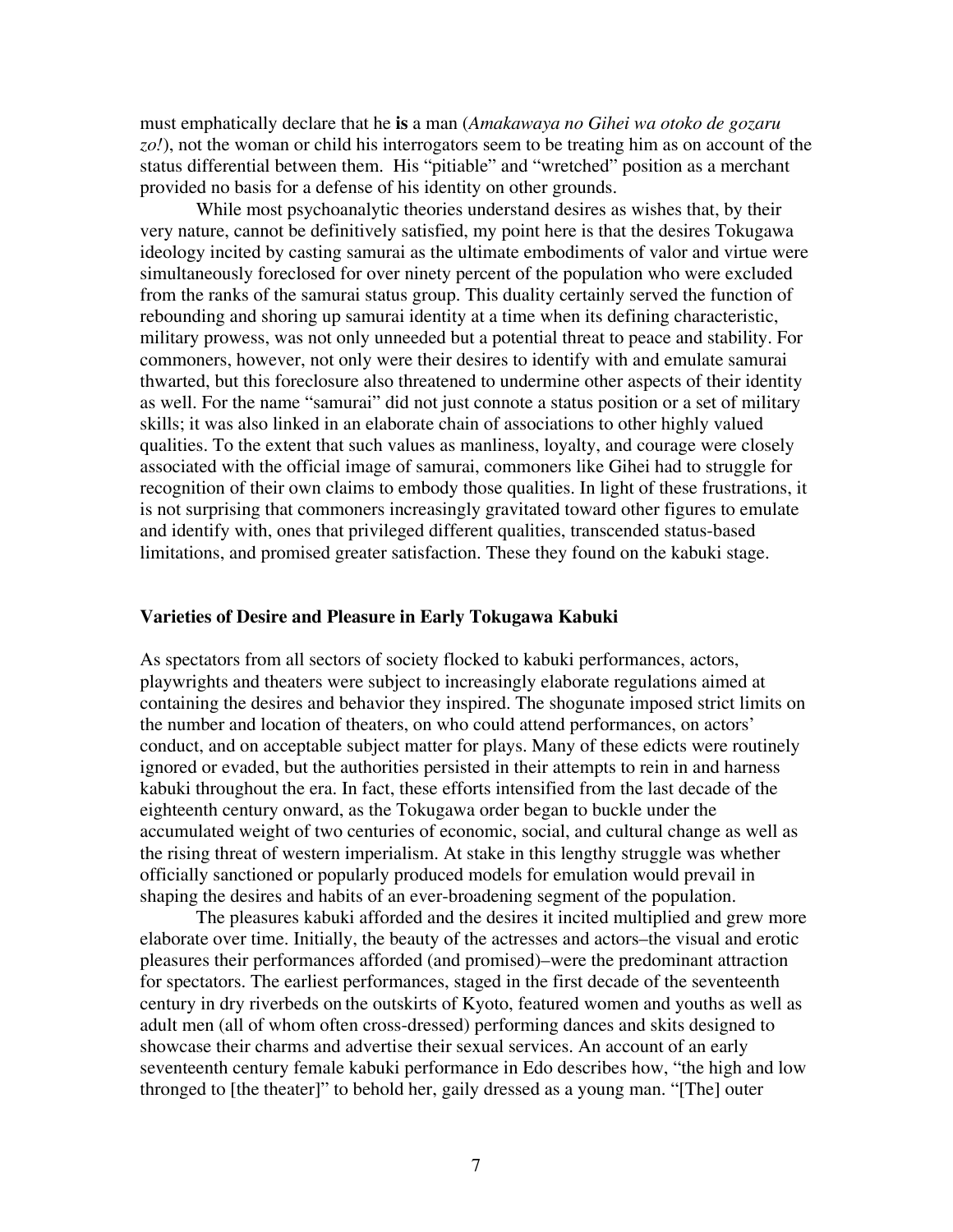corners of her eyes were like the hibiscus, her lips like red flowers. . . . Anyone who would not fall in love with such a beautiful creature is more to be feared than a ghost."<sup>[16](#page-7-0)</sup> Young male kabuki actors had much the same effect on audiences who, "had their hearts captivated and their souls stolen."[17](#page-7-1) Kabuki performers were so beguiling that, in the words of one 1662 guidebook to the city of Edo, not a few "among the high and low became infatuated with them and thronged and jostled one another in the boxes of the theaters. Still unsatisfied, they constantly engaged them, consummated their trysts, squandered their inheritance, and ruined their names. Some, engaging in brawls and arguments, were taken to court."[18](#page-7-2) These descriptions suggest that in the early years, rather than identifying with and emulating the actors, the desires of early kabuki audience members were focused on gaining access to actors (visually or bodily) in order to satisfy their erotic appetites.

These passions were by no means restricted to male fans. As the seventeenth century wore on, the proportion of women attending kabuki grew, and they, too, became smitten with the actors. A 1705 miscellany reporting on current trends among women asks rhetorically, "Isn't [kabuki] a licensed quarters [dealing in] males? Women buy both boys (*kodomo*) and actors of male roles (*tachiyaku*), who are made up for their pleasure (*nagusamu mono*)."[19](#page-7-3) These female spectators may well have enjoyed their assignations with actors all the more for the opportunities they afforded to take up a position much celebrated in popular fiction and on the kabuki stage but usually reserved for men: that of the connoisseur of erotic pleasures and consumer of sexual services. Whether as patrons of a geisha, the glamorous courtesans in the licensed quarters, or as customers in brothels specializing in handsome youths, usually focused on adult males in the starring role of the desiring subject in the discourse about erotic desire in Tokugawa Japan (*shikidō*).[20](#page-7-4) Kabuki offered women a chance to indulge themselves in a similar manner, as desiring subjects rather than simply as objects of male desire. The opportunities kabuki provided to satisfy a full range of women's desires–to pursue their own pleasure, to identify with the glamorous *onnagata* (male female-role specialists), and to feel sought after themselves–combined to turn a growing number of women of both samurai and commoner backgrounds into avid kabuki fans.

# **Official Efforts to Quarantine Kabuki and Its Affects**

Contravening the officially sanctioned values of frugality, diligence, and (female) chastity to pursue desires for erotic pleasure or romance would have been reason enough for the authorities to rein in kabuki. But it was the more immediate threat to public peace

<span id="page-7-0"></span><sup>16</sup> Donald Shively, "Bakufu Versus Kabuki," *Harvard Journal of Asiatic Studies*18, no.3/4 (Dec., 1955), 328.

<span id="page-7-1"></span> $17$  Ibid., 331.

<span id="page-7-2"></span><sup>&</sup>lt;sup>18</sup> Asai Ryōi, *Edo meishoki*, quoted in Shively, "Bakufu Versus Kabuki," 329.<br><sup>19</sup> Nishiki Bunryū, *Tōsei otome ori*, quoted in Mitamura Engyō, *Shibai fūzoku* (Chūō kōronsha, 1999), 27-8.<br><sup>20</sup> See Gregory Pflugfelder,

<span id="page-7-4"></span><span id="page-7-3"></span>*<sup>1950</sup>* (Berkeley: University of California Press, 1999), 27-9 for a discussion of the "way of eros" as a masculinist discourse.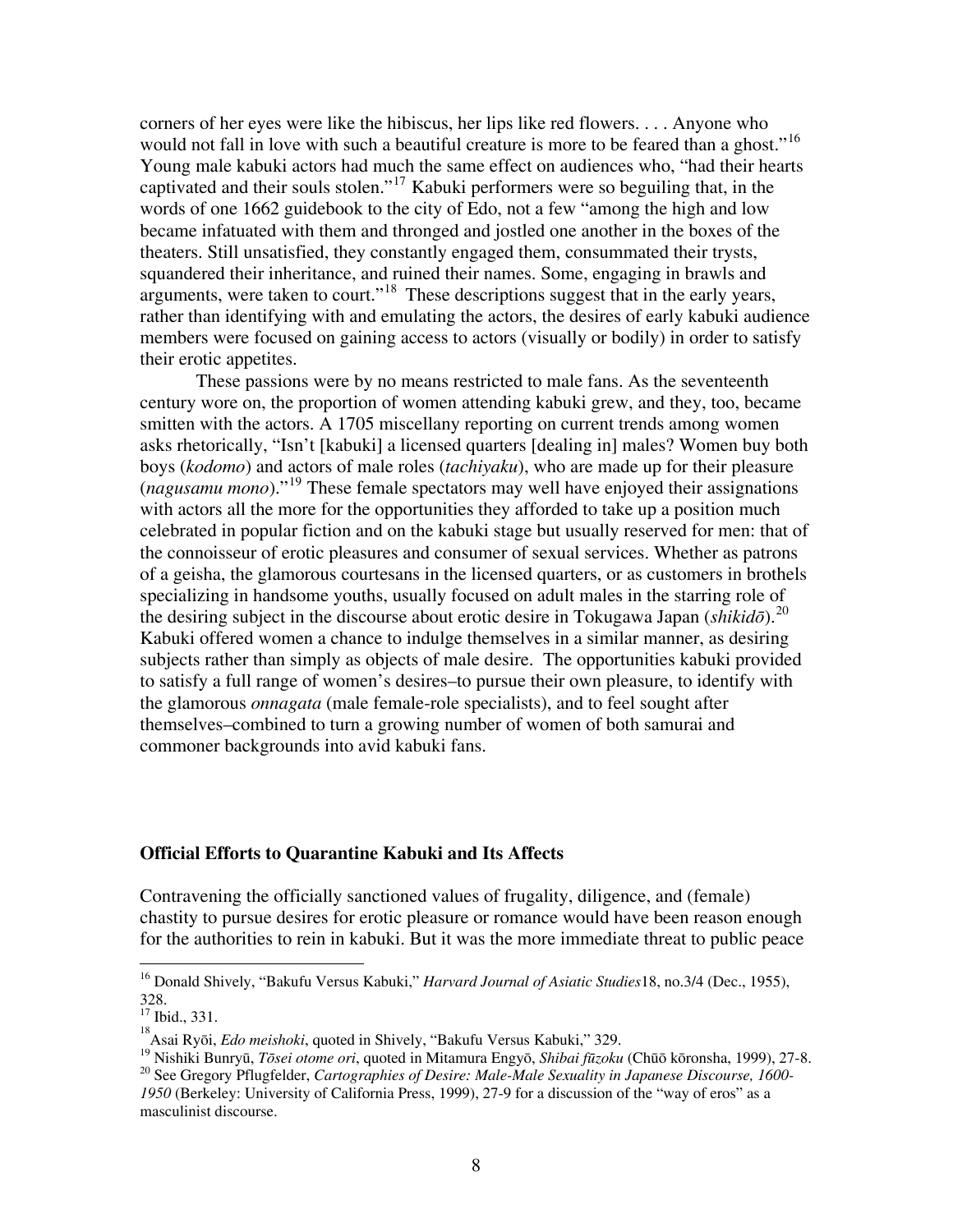that seems to have initially propelled the shogunate into action. Kabuki's bewitching beauties inspired violent passions among their audiences, and these soon lead to frequent fights over the merits and favors of favorite performers. Unlike a desire to emulate, which could find validation and reinforcement in being shared with others, the desire to "have" produced rivalries and aggression. This brawling posed a direct threat to public order at a time when thousands of military men, idled by the *Pax Tokugawa*, thronged to kabuki performances in search of diversion, and possibly trouble as well. Deprived of opportunities to prove their mettle on the battlefield, kabuki performances may also have been an arena for satisfying desires for tests of honor that could shore up warrior identities not yet resigned to the new official conception of samurai as moral exemplars. $^{21}$  $^{21}$  $^{21}$ 

 To prevent kabuki's charms from derailing official efforts to inculcate new statusbased identifications and behaviors among both samurai and commoners, the shogunate moved quickly to blunt its appeal by targeting the main attractions, the performers themselves. First, they instituted a ban on female kabuki actors in 1629. While this ban had to be repeated for the next three decades, eventually it drove women from the kabuki stage. A second ban on youth performers imposed in 1652 had similar motivations. Young actors were forced to shave their alluring forelocks and assume the status of adult males if they were to continue to appear on stage. But this attempt to quell audience desires by depriving youth actors of the most potent sign of their appeal and availability foundered within a few years, as the purple caps and kerchiefs these actors took to wearing to obscure their shorn pates became as erotically charged as their forelocks had once been.<sup>[22](#page-8-1)</sup> Yet these restrictions had productive rather than simply repressive effects, contributing to the emergence of new objects of desire and new sources of pleasure in theater performances.[23](#page-8-2) Many former youth performers turned their talents to playing female roles as *onnagata* and eventually developed dazzling new modes of representing femininity on stage. While initially *onnagata* preserved a somewhat androgynous aesthetic derived from their experience in youth kabuki, by the early eighteenth century they came to epitomize feminine beauty and elegance.[24](#page-8-3) Not surprisingly, *onnagata* were soon in as much demand as erotic objects as female performers had been.

Shogunal officials buttressed these ineffectual initiatives to diminish the appeal of actors with policies to regulate attendance and the spaces associated with kabuki. These policies were designed to prevent the effacement and inversions of status boundaries that kabuki occasioned. Kabuki confounded the status system's logic of partitioning of the populace by drawing avid fans from all status groups and uniting them in shared sets of

<span id="page-8-0"></span><sup>21</sup> See Eiko Ikegami, *Taming of the Samurai: Honorific Individualism and the Making of Modern Japan* (Cambridge, Mass: Harvard University Press, 1995), especially 151-7, 197-222. 22

<span id="page-8-1"></span>See Pflugfelder, *Cartographies of Desire*, 112-20.

<span id="page-8-2"></span>Both Shively and Donald Keene describe the shogunate's repressive measures as productive in the sense of having had a salutary effect on the artistic merits of kabuki. See Keene, *World Within Walls: Japanese Literature of the Pre-Modern Era, 1600-1867, A History of Japanese Literature*, volume 2 (New York: Columbia University Press, 1999), 234. By contrast, I use the term "productive" here in the Foucauldian sense to emphasize the ways that suppression incites rather than forecloses desires. See Michel Foucault, *History of Sexuality, vol. 1: Introduction* (New York: Vintage Books, 1990).<br><sup>24</sup> Maki Morinaga, "The Gender of the Onnagata As the Imitating Imitated: Its Historicity, Performativity,

<span id="page-8-3"></span>and Involvement in the Circulation of Femininity," *Positions: East Asia Cultures Critique*, v.10, no. 2 (Summer 2002), 257.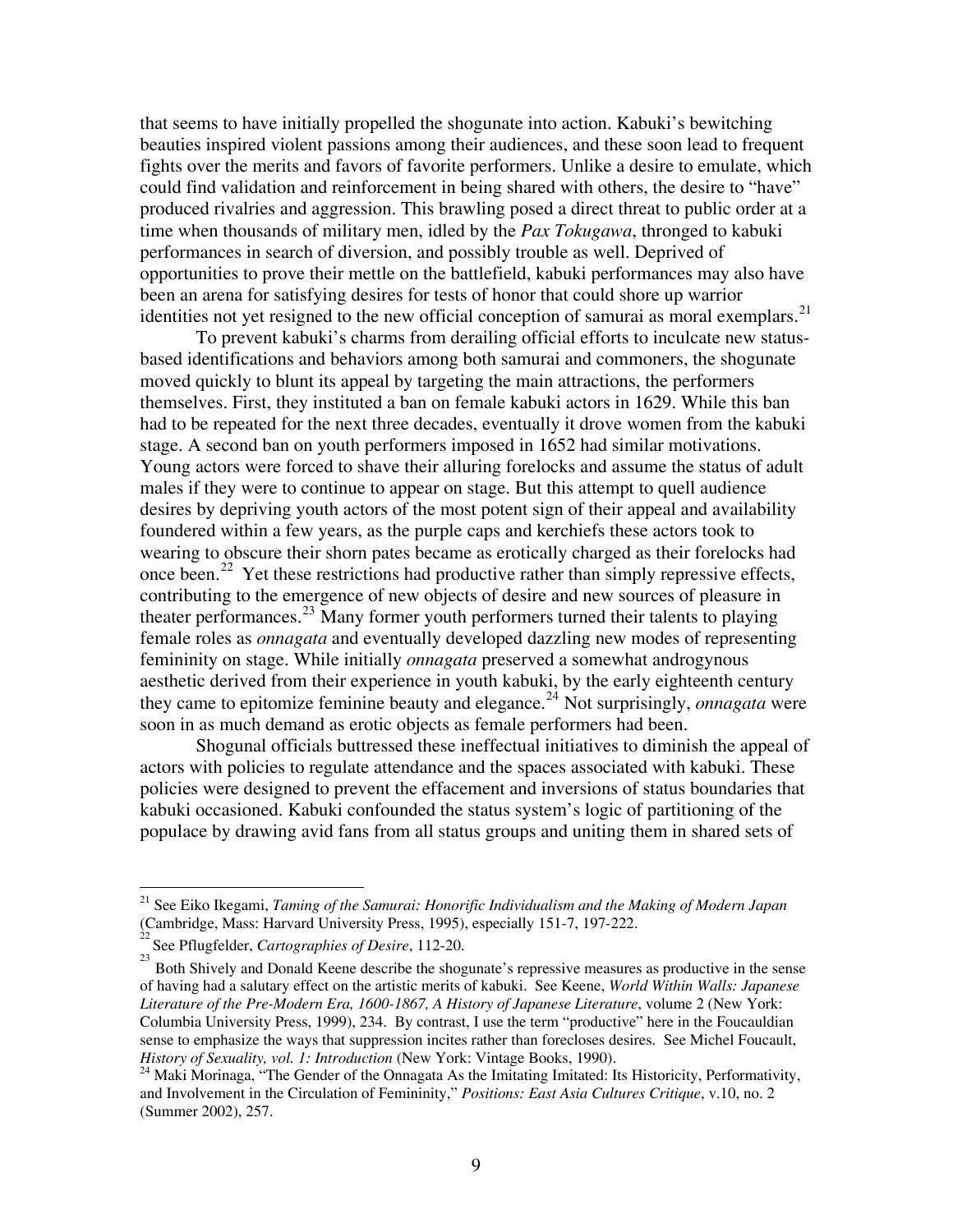desires, dispositions, and aesthetic tastes.<sup>[25](#page-9-0)</sup> Given that kabuki actors had been officially assigned to the status of an outcast group referred to as *hinin* (literally 'non-person'), the social standing they acquired on account of being the objects of fans' adoration turned the organizing principles of the status system on their head. The desires kabuki actors excited among fans endowed these lowly performers with a measure of power over their social superiors. The affront that this illicit power presented to official notions of proper social order was recorded in a 1662 Edo guidebook.

Even though the lineage of every one of the youths was extremely base, these beautiful youths were respected by the stupid; they flapped about like kites and owls and going into the presence of the exalted, befouled [that] presence; and these were scoundrels who, saying insolent things as it pleased them, ruined men and held them in contempt . . . they polluted the high-born on the sly. $^{26}$  $^{26}$  $^{26}$ 

Samurai attendance at kabuki performances was repeatedly proscribed, but the lure of the theater was too powerful to deter many samurai fans.<sup>[27](#page-9-2)</sup> Kabuki actors were also expressly forbidden to attend parties at the mansions of upper-ranking samurai, where they were in great demand. Since shogunal efforts to curtail kabuki's influence on samurai focused most intensely on the highest ranks, low-ranking samurai merely donned simple disguises and left their swords at home when attending performances. From bans on the construction of latticed boxes that concealed the identities of their occupants to edicts forbidding the daughters and wives of high-ranking samurai families from waiting in their palanquins outside theaters in hopes of catching a glimpse of famous actors, the shogunate imposed a host of restrictions on samurai, whose enthusiasm for kabuki and infatuations with actors made a mockery of their newly established duty to serve as moral exemplars. $28$ 

In keeping with the logic of segregation that informed the status system, the shogunate issued edicts designed to quarantine theaters and actors so as to contain their influence. Kabuki theaters, lumped together with the brothel districts in major cities, were labeled *akusho* (bad places, places of vice) and subjected to elaborate regulations. Beginning in the 1660s, the shogunate placed limits on the number of large theaters in the major cities (only four were allowed in Edo, for example), and relegated them to specific sections of the cities. These new theater districts also became home to kabuki actors, who were obliged to live there and whose movements outside the districts were subject to various restrictions. Actors' attempts at disguising themselves in townsman's garb in order to sneak out of the theater district were noted and prohibited.<sup>[29](#page-9-4)</sup>

<span id="page-9-0"></span><sup>25</sup> For an interesting recent discussion of this process, see Eiko Ikegami, *Bonds of Civility: Aesthetic Networks and the Political Origins of Japanese Culture* (Cambridge: Cambridge University Press, 2005), 263-71.<br><sup>26</sup> Shively, "Bakufu Versus Kabuki," 331.

<span id="page-9-2"></span><span id="page-9-1"></span><sup>&</sup>lt;sup>27</sup> See Andrew Gerstle, "Flowers of Edo," Asian Theater Journal 4 (Spring 1987), reprinted in Samuel L. Leiter, ed., *A Kabuki Reader: History and Performance* (Armonk, New York: M.E. Sharpe, 2002), for a discussion of samurai patronage of kabuki in the eighteenth century.

<span id="page-9-3"></span> $^{28}$  Shively, 344.<br> $^{29}$  Ibid., 343-4.

<span id="page-9-4"></span>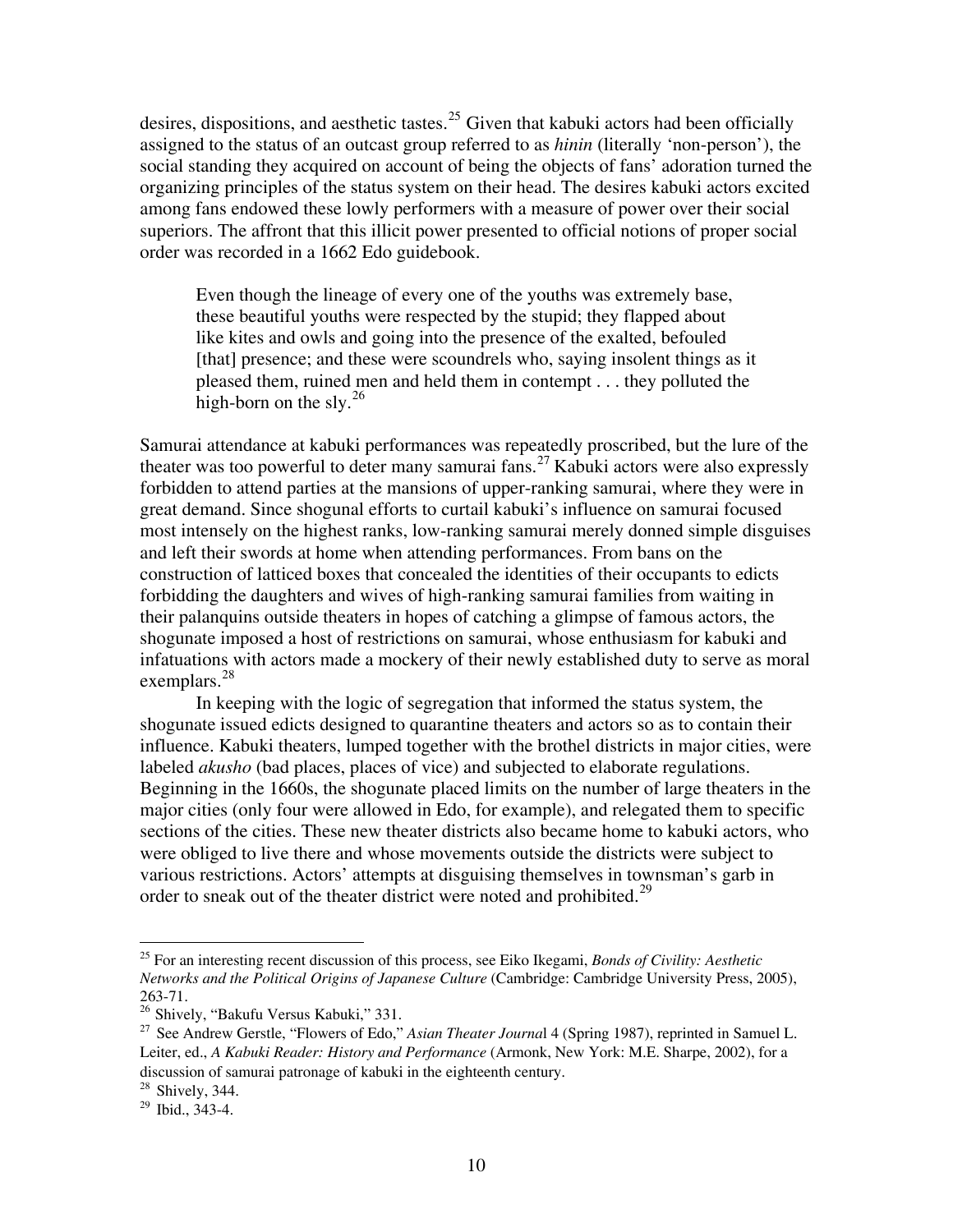These attempts at containing kabuki's influence within the geographic and statusbased boundaries defined by the authorities failed miserably because they were unable to check the other forms of desire that kabuki incited–audiences' desires to be (like) actors themselves. As fans increasingly took on the fashions, habits, mannerisms, speech, and even the acting styles of the performers they admired,  $30$  the divisions between theater and street, actor and spectator, play and daily life became increasing blurred. Already in the late seventeenth century, kabuki fans, aided by enterprising merchants, were eagerly imitating the costumes and hairstyles of famous actors, so that actors' kimono patterns and coiffures soon came to define the cutting edge of fashion. [31](#page-10-1) One 1692 guide to beauty, health, etiquette, and culture for women remarked that, "all the *fūzoku* considered trendy among the middle and lower classes of the capital–from clothing patterns and styles to the ways of tying sashes–are learned from kabuki *onnagata*."[32](#page-10-2) The comic fiction author Ejima Kiseki (1667-1736) noted how women's imitations of kabuki actors were eroding standards of proper conduct. "These days . . . neither mothers nor daughters behave with modesty. They ape the manners of harlots and courtesans, and of *onnagata*" by tying "their girdles high," wearing "masculine-style sleeves," and walking "with a seductive gait." $33$ 

## **Kabuki's Inversions and the Deterioration of** *Fūzoku*

That this tendency of spectators to model themselves on actors was displacing the official logic of emulation that held up samurai as the ultimate models was not lost on officials and critics. In 1727 Ogyū Sorai decried the fact that *fūzoku* were everywhere in flux and disarray, reaching crisis proportions. "As manners and *fūzoku* keep on changing, the levels of proper status keep changing with them. These changes take place as it pleases the lower classes."[34](#page-10-4) But commoners were not, in Sorai's eyes, truly responsible for this sorry state of affairs. Rather, "the blame rests ultimately with the authorities," whose own *fūzoku* have, "deteriorated in recent times."[35](#page-10-5) The inversion of the official logic of emulation led not only to luxurious living and a lack of proper respect for superiors, but to physical debility as well. "That people today are feeble, no one more so than a *daimyō* (high-ranking samurai lord), is all owing to the prevalent trends and *fūzoku*."[36](#page-10-6) For Sorai, fans' shared set of desires and their incorporation of kabuki-inspired *fūzoku* into their daily lives did not merely undermine the hierarchy of status differences that was

<u>.</u>

<span id="page-10-0"></span> $30$  For a discussion of kabuki actors' influence on fashion and deportment in the eighteenth century, see Gerstle, "Flowers of Edo," 88-111.

<span id="page-10-1"></span><sup>31</sup> For an informative account of the influence of kabuki on Edo hairstyles, see Kanazawa Yasutaka, *Edo keppatsushi*, revised ed., (Tokyo: Seiabō, 1998), especially 21-24. For an amusing account of how the kimono pattern of an actor's costume came to bear his name and became the height of fashion, see Mitamura, *Shibai fūzoku*, 38-9.<br><sup>32</sup> *Onna hochoki*, quoted in Mitamura, 26.<br><sup>33</sup> Quoted in Howard Hibbett, "Ejima Kiseki (1667-1736) and His Katagi-mono," *Harvard Journal of* 

<span id="page-10-2"></span>

<span id="page-10-3"></span>*Asiatic Studies*, vol.14, no. 3/4 (Dec., 1951), 421.<br><sup>34</sup> Q1.56 X J<sup>3</sup>

<span id="page-10-4"></span>Olof G. Lidin, *Ogyū Sorai's Discourse on Government (Seidan): an Annotated Translation* (Wiesbaden : Harrassowitz Verlag, 1999), 146.

<span id="page-10-5"></span><sup>35</sup> Ibid., 108.

<span id="page-10-6"></span><sup>36</sup> Ibid., 246.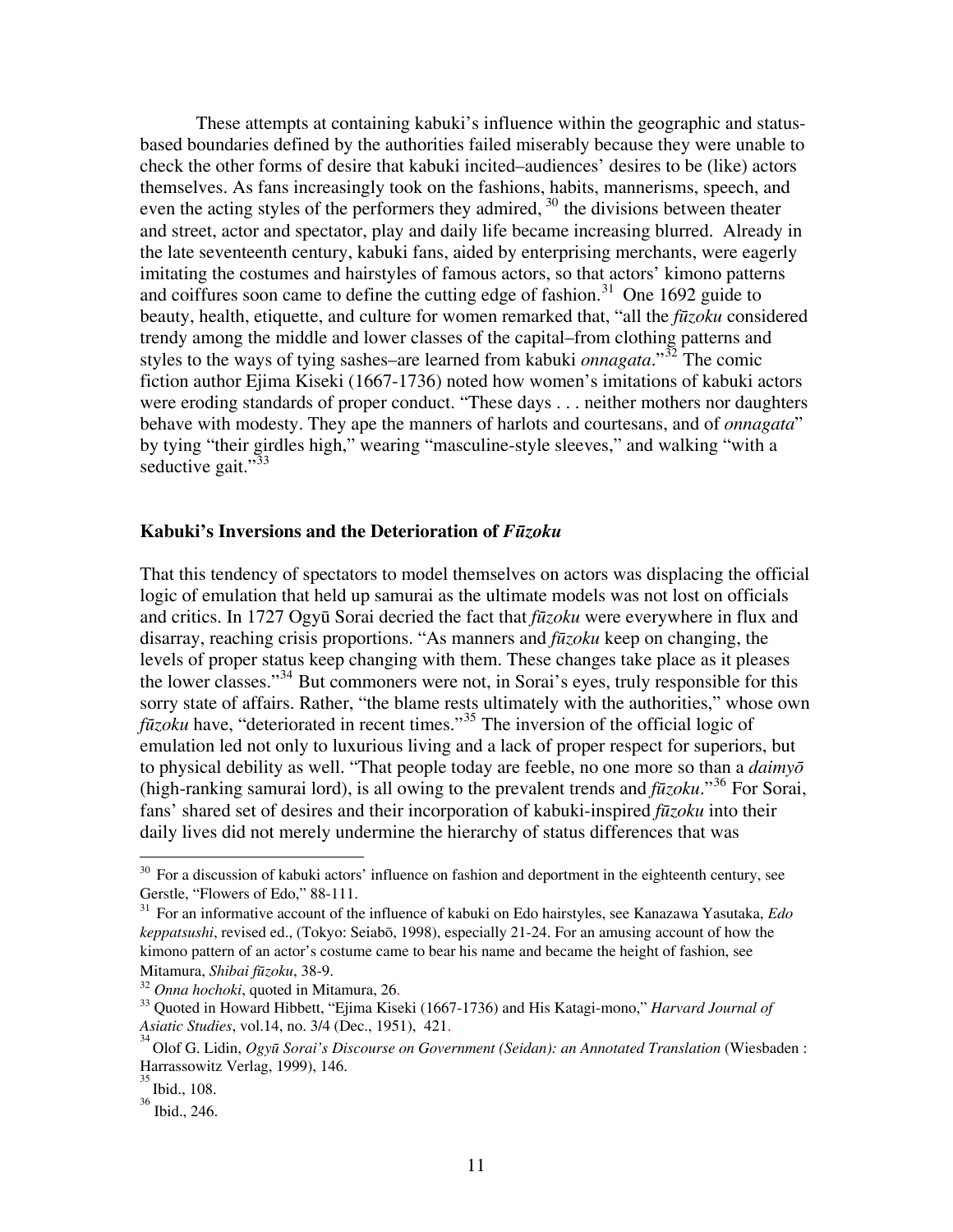supposed to structure the body politic; their upending of the proper order of emulation (of superiors by their inferiors) threatened the health and integrity of bodies themselves.

 As Sorai's critique makes clear, samurai were far from immune to kabuki's power despite their officially lofty position. Even those samurai occupying the highest rungs of the status order were drawn to kabuki. A shogunal ordinance of 1743 states that, "There are reports that daimyō and their stewards meet at tea houses and attend lewd entertainments. This must stop."[37](#page-11-0) In the late eighteenth century elite, samurai passion for kabuki continued to be the object of satires and conservative dismay. In 1798, one shogunal official denounced the spectacle of "high [Tokugawa] officials mimicking riverbed beggars [a derogatory term for kabuki actors],"[38](#page-11-1) which was all too common before the shogunate's Kansei Reforms in the 1790s forced high-ranking samurai to become more discreet in their appreciation of kabuki.

 These reforms, designed by the shogunal official Matsudaira Sadanobu (1758- 1829), aimed primarily at shoring up government finances, suppressing "heterodoxy" and enforcing his vision of Confucian orthodoxy. Yet Sadanobu was also very concerned with reforming *fūzoku* and curbing illicit consumption among all segments of society that, in his view, undermined samurai authority and corroded the status order. He reasserted the importance of the official definition of *fūzoku* as a logic of emulation, even in the face of ample indications that it was not the *fūzoku* of the samurai that people were imitating. "People [naturally] follow the ruler's preferences without being ordered to do so. Accordingly, this is called  $f\bar{u}$ . In the places that the  $f\bar{u}$  (wind) reaches, [these preferences] naturally become the common practices. This is called *zoku*. Thus looking at the *fūzoku* of a state [or domain], one can see the likes and dislikes of the ruler."[39](#page-11-2) *Fūzoku* had to be reformed because they represented the ruler's designs for the social order, and clearly, the state of *fūzoku* in the late eighteenth century did not communicate the message rulers desired to send. Considered a primary cause of the decline of *fūzoku*, kabuki figured prominently in Sadanobu's assessment of the ills afflicting society. He singled out high-ranking samurai enamored of kabuki as objects of satire in his own comic fiction.<sup>[40](#page-11-3)</sup> But kabuki actors were primary targets of his reforming zeal. Actors' salaries were capped, their predilections for ostentatious display in clothing and luxurious recreation condemned, and their interaction with samurai further curtailed.<sup>[41](#page-11-4)</sup> This reliance on the same strategies of containment and curbs on actors' habits ensured that the Kansei reforms would be no more successful in reining in kabuki than earlier official efforts had been. That official reform efforts had fallen woefully short was painfully clear to critics like Buyō Inshi. He complained that, "The authorities say [the word] reform, but [their policies] begin and end with just  $\lim_{x \to 0}$  that name.<sup> $1/42$  $1/42$ </sup>

<sup>37</sup> Ibid, 581.

<span id="page-11-1"></span><span id="page-11-0"></span><sup>&</sup>lt;sup>38</sup> Gerstle, "Flowers of Edo," 100.

<span id="page-11-3"></span><span id="page-11-2"></span><sup>&</sup>lt;sup>39</sup> Nakamura Shunsaku, "Fūzoku *ron e no shikaku*," *Shisō*, no.766 (April 1988), 105.<br><sup>40</sup> See Haruko Iwasaki, "Portrait of a Daimyo: Comical Fiction by Matsudaira Sadanobu," in *Monumenta Nipponica* 38-1 (spring 1983), 1-48.<br><sup>41</sup> See Katherine Saltzman-Li, "The Tsurane of Shibaraku: Communicating the Power of Identity" in

<span id="page-11-4"></span>Samuel L. Leiter, ed., *A Kabuki Reader: History and Performance* (Armonk, New York: M.E. Sharpe, 2002), 253-68.

<span id="page-11-5"></span><sup>42</sup> Buyō Inshi, *Seji kenmonroku*, Seia sensho v.14 (Seiabō, 1966), 257.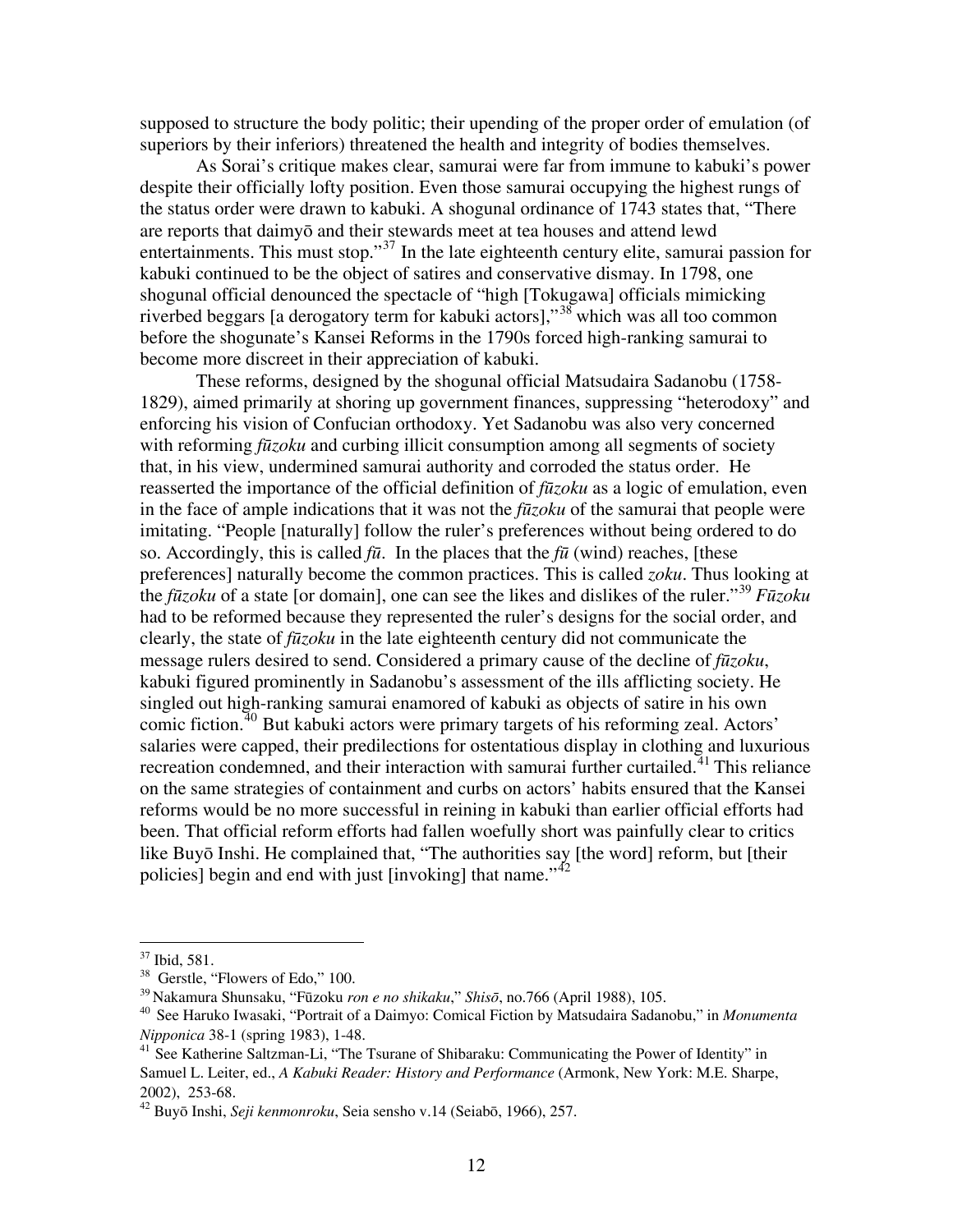## **Desire and Emulation in Late Tokugawa Kabuki**

Buyō observed that, "Townsmen, idlers (*yūmin*), and the like love kabuki actors exceedingly, though samurai not as much. [Actors] elicit the devotion particularly of women and girls, and are held in high esteem by them. Drawn in by the devotion of women and girls, men favor kabuki actors as well."<sup>[43](#page-12-0)</sup> While intended as a criticism, this description of the desires that kabuki actors and fans inspired is quite instructive. Fans may fall in love with the actors, may esteem them (and therefore emulate them), or may love those who love actors (and therefore emulate them to be loved as well). This mapping of the economy of desires is echoed in other depictions of late Tokugawa kabuki.

The famous humorist Shikitei Sanba's (1776-1822) comic overview of Edo kabuki audiences, *Sanshibai kyakusha hyōbanki* (Guide to Audiences of the Three Theaters, 1811), for example, presents a vivid survey of the disparate desires spectators conceived and satisfied through kabuki performances. Sanba idenitifies a number of "types" among the audience–the Play Lover, the Mimic, and the Actor Wannabe–and ranks them in the manner of the popular annual rankings of kabuki actors (*yakusha hyōbanki*). Occupying the top spot on Sanba's list are the die-hard fans (*hiike jōren*), whom he describes as "the [essential] foundation of theaters' prosperity and an actor's rise to fame."<sup>[44](#page-12-1)</sup> They attended performances of their favorite actor religiously, organized themselves into fan clubs, and exerted increasing influence over theatrical matters through their financial contributions to actors and theaters. They actively participated in performances not only by having their gifts prominently displayed on the stage or used as props in performances, but also by calling out carefully timed encouragement to actors during the plays, donning their own special costumes, and performing elaborate clapping routines at ceremonial theater events.<sup>[45](#page-12-2)</sup> Die-hard fans expressed their love for the actors, and admiration for their skills by supporting them financially and emotionally. They also bonded with like-minded fans in fan clubs. Furthermore, they were able to capture some of the actors' glamour and fans' attention for themselves by developing their own types of performance that came to be integrated into the theatergoing experience itself. Performances by actors thus also served as occasions for performances by spectators, rendering hazy the boundary between them. In this sense, the die-hard fan was able to become a performer him or herself, rather than simply admire one from afar.

Even fans less dedicated than the die-hards got in on the act by treating a trip to the theater as an opportunity to show themselves off. Some wealthy female spectators took advantage of the many intermissions to "change their clothes so often that one wonders if *they* are putting on a show for the actors."<sup>[46](#page-12-3)</sup> These changes often exhibited a costume-like quality in that they were intended to evoke the image of various stock characters in kabuki plays, such as a geisha or court lady. In fact, Jacob Raz notes that

<span id="page-12-0"></span><sup>43</sup> Ibid., 261.

<span id="page-12-1"></span><sup>44</sup> Shikitei Sanba, *Sanshibai kyakusha hyōbanki*, in Geinōshi kenkyūkai, ed., *Nihon shomin bunka shiryō shūsei*, v.6: *Kabuki* (Sanichi shobō, 1973), 499.

<span id="page-12-2"></span><sup>45</sup> For a discussion of the activities of kabuki fan clubs, see Susumu Matsudaira, "*Hiiki Renchū* (Theatre Fan Clubs) in Osaka in the Early Nineteenth Century," in Samuel Leiter, ed., *A Kabuki Reader: History and Performance* (New York: M.E. Sharpe, 2002), 112-22.

<span id="page-12-3"></span><sup>46</sup> Quoted in Jacob Raz*, Audience and Actors: A Study of their Interaction in the Japanese Traditional Theater* (Leiden: E.J. Brill, 1983), 177.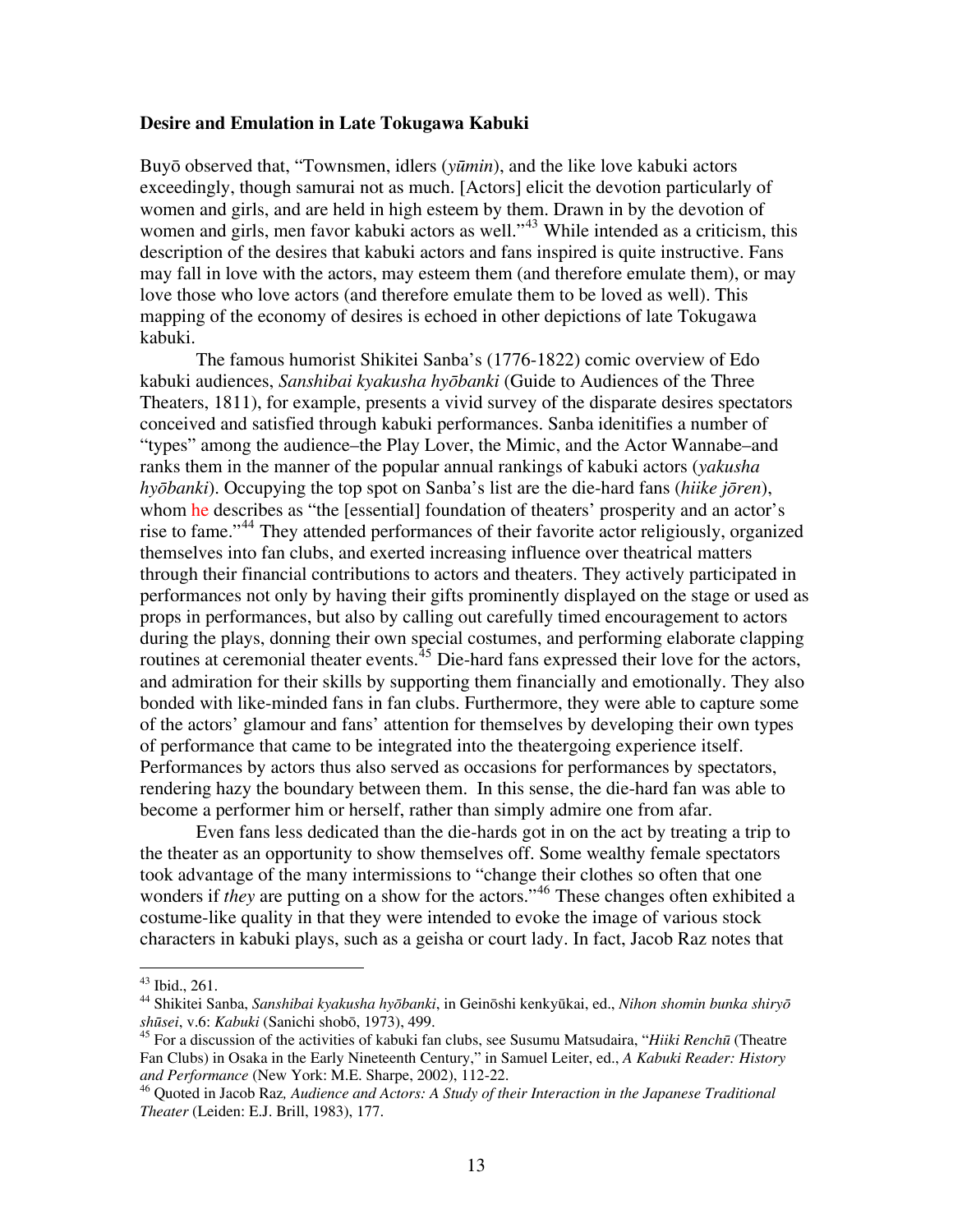these clothing changes were described using the term, '*hayagawari*' (quick change), used for the stage technique of lightning-quick costume changes that allowed an actor to demonstrate his virtuosity in playing several different characters in one play. Whether these women were actually trying to outdo the actors or attract their (or other spectators') erotic interest is unclear, but kabuki provided opportunities to indulge their desires to dress beautifully and be appreciated by people who presumably shared their aesthetic tastes.

Hoping to capitalize on their resemblance to particular actors and thereby attract lovers, Sanba's actor wannabes (*yakusha kidori*) assiduously "mimic every detail, from the tastes and appearance to the voice and intonation of the actor they are said to resemble."[47](#page-13-0) Sanba mocks the wannabe as, "Someone who tries to be a sex symbol but isn't sexy, who [acts like] romantic hero but is actually a dud--this is the special art of the actor wannabe." [48](#page-13-1) He is a kabuki-inspired dandy who, "brings his own special hair oil by the barbershop, bathes twice at the public bath with special soap powder . . . changes into a lightweight cotton robe and returns to the barbershop to have two or three straggling hairs carefully smoothed down  $\dots$ <sup>[49](#page-13-2)</sup> Bringing the style, speech habits, and deportment of actors into their daily lives, wannabes continued their "performances" long after kabuki theaters had closed for the evening.

 Another of Sanba's types pushed this mimicry to even greater extremes. Ranked somewhat lower than die-hard fans but seemingly no less avid, mimics "go to the theater every day" and copy the gestures and expressions of the performers, "staring when the actor on the stage stares, turning their heads when he turns his head, giving their undivided attention to trying to mimic [the actor] without caring that neighboring spectators think they are crazy."<sup>[50](#page-13-3)</sup> Mimics also formed themselves into clubs and practiced their skills regularly. "Night after night, they walk around the neighborhood practicing [their imitations]," gradually progressing from back streets to main thoroughfares as their skills increased.[51](#page-13-4) This mimicry not only makes it difficult to distinguish between actor and spectator, but also between the theater and other public spaces. Like the wannabe, the mimic brought kabuki onto the streets of neighborhoods far removed from the licensed theater districts and confounded the efforts of samurai officials to contain kabuki's affects by restricting the locations of theaters and regulating the lives of those labeled "actors."

Sanba's work illustrates the desires and mechanisms through which kabuki increasingly came to permeate daily life well beyond the confines of the theaters' walls. It also exemplifies another mode through which kabuki's appeal and aesthetics reached into people's daily lives: woodblock print culture. Sanba wrote extensively of the theater, set his comic fiction in the theater, and even devised a number of innovative punctuation-like symbols to re-create in text form the aural conventions of kabuki performances.<sup>[52](#page-13-5)</sup> Many genres of popular fiction featured kabuki as a setting or borrowed extensively from its repertoire of plots and characters. Thus even people who could not afford or lived too

<span id="page-13-0"></span><sup>47</sup> Shikitei Sanba, *Sanshibai kyakusha hyōbanki*, 510. 48 Ibid., 510.

<span id="page-13-2"></span><span id="page-13-1"></span> $49$  Ibid.

<span id="page-13-3"></span><sup>50</sup> Ibid., 513.

<span id="page-13-4"></span> $51$  Ibid.

<span id="page-13-5"></span><sup>52</sup> Barbara Cross, "Representing Performance In Japanese Fiction: Shikitei Sanba (1776-1822)," *SOAS Literary Review AHRB Centre Special Issue* (Autumn 2004).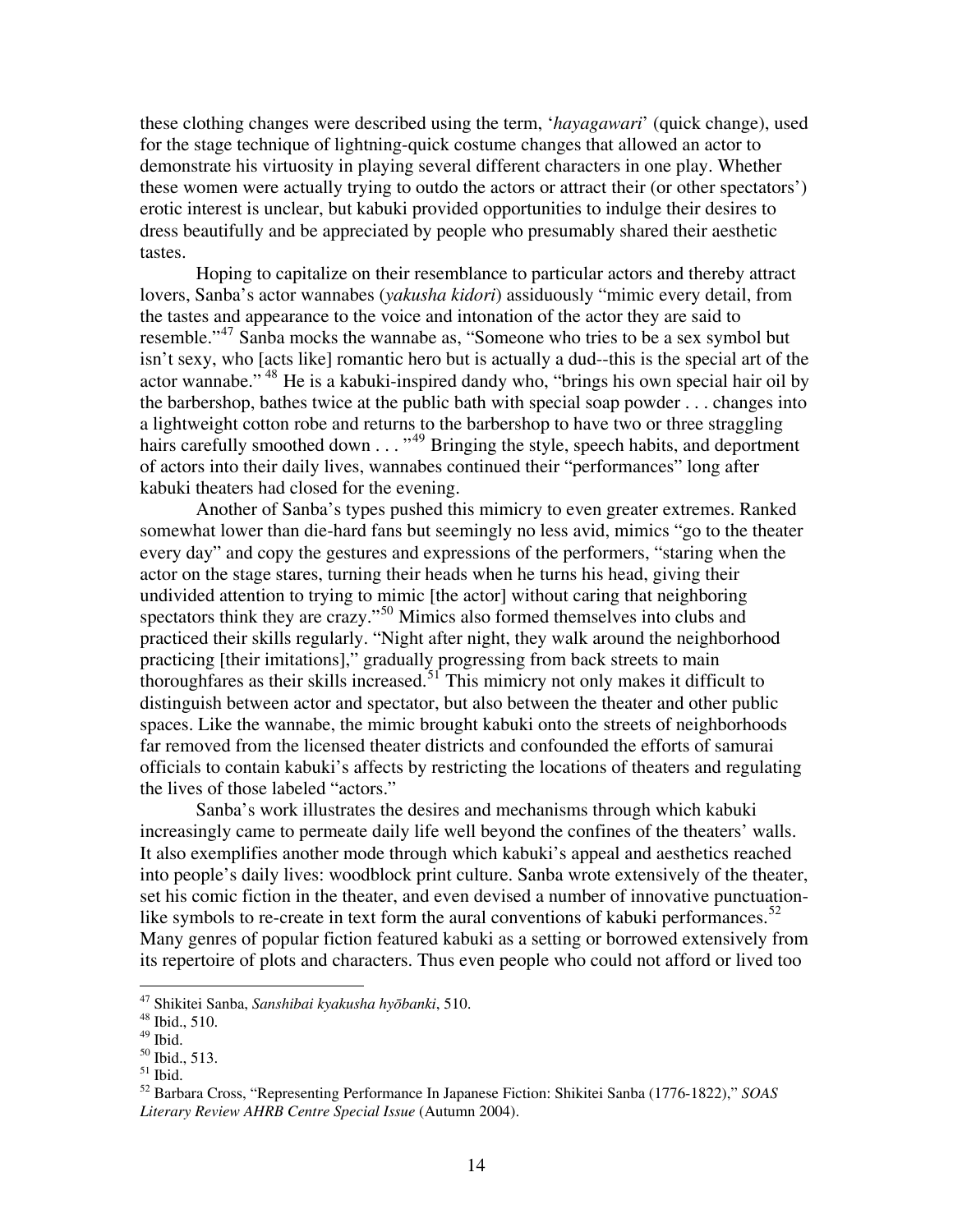far away to attend actual performances, could still partake of its pleasures and be stirred by its attractions. In addition to (and often in conjunction) with textual representations, actor portraits (*yakusha-e*) were another widely circulating element that disseminated kabuki culture throughout Japan. Prints featuring actors had become popular souvenirs as early as the end of the seventeenth century. They offered fans of a particular play or actor a means of enjoying a spectral form of "possessing" the actor's body that was both much cheaper and more enduring than a fleeting assignation or watching a performance. For fans who could not know too much about their favorite, or who aspired to become one of Sanba's mimics, there were a variety of publications that described actors' "voices, accents, postures, gestures, movements, attire and ornaments" in detail and instructed their readers in mimicry using lines from kabuki plays.<sup>[53](#page-14-0)</sup> Given the wide variety of media, from fashion to woodblock prints, through which kabuki's appeal was transmitted throughout Japanese society–not to mention the host of agents (only a minority of whom were officially regarded as actors) who performed that transmission–it is no surprise that officials were unable to contain kabuki's influence through their narrowly defined strategy of quarantining theaters and actors.

# **Competing Logics and Unruly Desires**

The dismal record of this strategy seems to have made little impression on late Tokugawa officials intent on restoring the proper status order through disciplining kabuki. The high priority granted *fūzoku* reform became even more prominent in the Tempō reforms of the early 1840s.<sup>[54](#page-14-1)</sup> The new restrictions imposed on kabuki were quite severe. The shogunate forced all three Edo kabuki theaters to relocate to the outskirts of the city (present-day Asakusa) to curb their influence on *fūzoku*, initially with economically disastrous effects. Shrine theaters, the second tier of smaller theaters, were abolished outright. In addition to theaters, the reforms also targeted actors directly, requiring that they wear braided hats that hid their faces when they went out in public and prohibiting their tours in the provinces.<sup>[55](#page-14-2)</sup> To curb their high-flying lifestyles, the shogunate instituted a new cap on actors' salaries, and Ichikawa Danjūrō VII (1791-1859), Edo's most famous actor at the time, was banished from the city because of his luxurious habits. Other well-known actors, such as Nakamura Tomijūrō II, endured similar exiles.<sup>[56](#page-14-3)</sup> Shogunal officials' concerted efforts to contain kabuki's influence caused significant hardships for actors, playwrights and theater owners but did little to shore up the crumbling social order and restore proper *fūzoku*.

These reformist political programs foundered on numerous accounts, but one of them was their inability to bring *fūzoku* into conformity with the official ideal that had invested *fūzoku* with weighty significance as an indicator of the virtue and legitimacy of the samurai rule. The culture of the kabuki theater, with its glamorous stars and

 $53$  Morinaga, "The Gender of the Onnagata," 271.

<span id="page-14-1"></span><span id="page-14-0"></span>Haga Noboru, *Edo jōhō bunkashi kenkyū* (Kōseisha, 1996), 154. Haga argues that an overweening emphasis on *fūzoku* reform was a distinguishing feature of the Tempō reforms, setting them apart from the shogunate's earlier reform efforts.

<span id="page-14-3"></span><span id="page-14-2"></span><sup>55</sup> Haga, *Edo jōhō bunkashi* 158.

<sup>56</sup> Ibid.